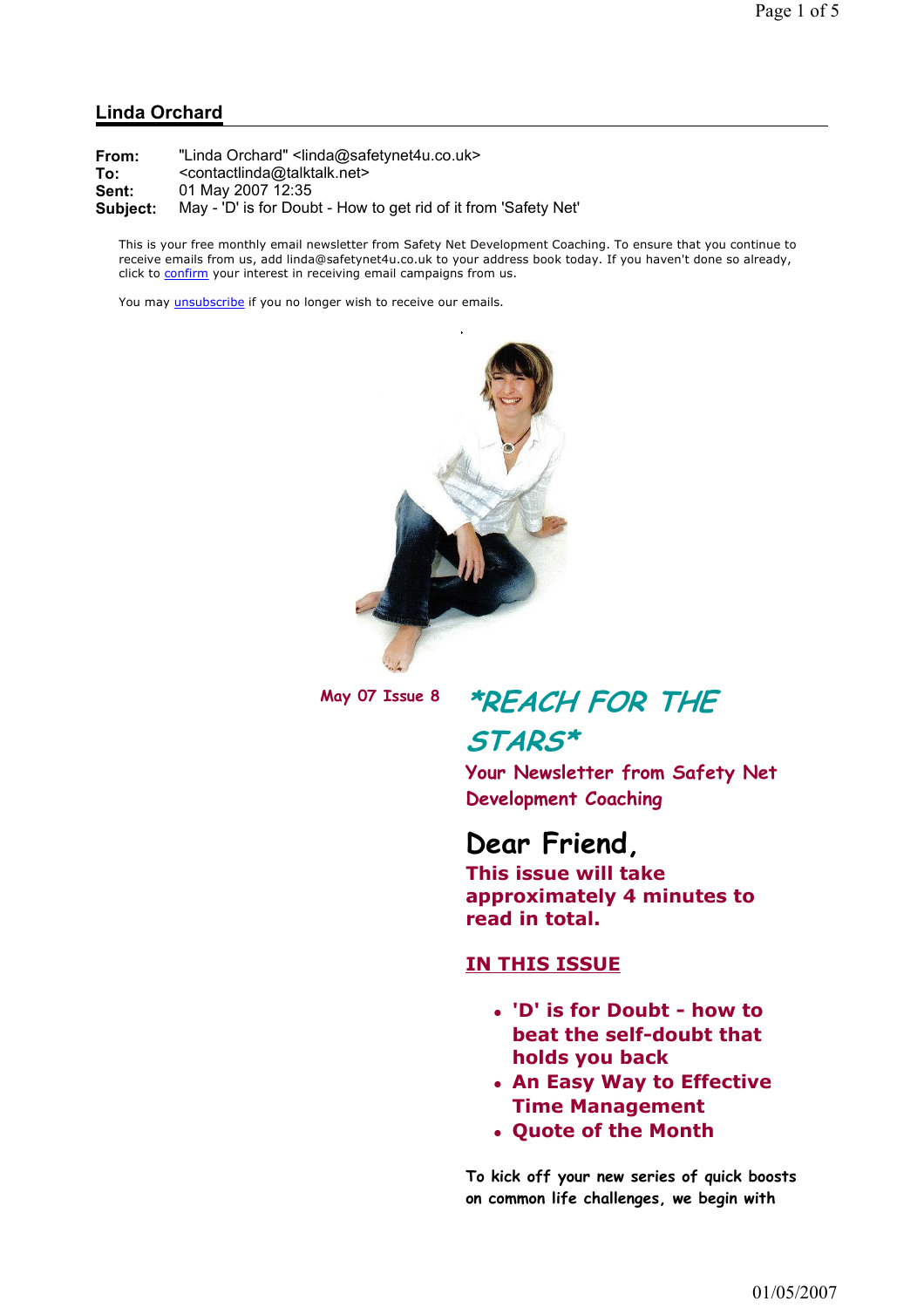time management and a great way to help you manage it instead of it managing you. In months to come we'll be looking at common relationship, confidence and career issues. I hope you'll find the series both useful and motivating.

Doubts about our own decision making can be an enormous time waster and a real killer of self- confidence. This month we're finding a much more helpful way to maintain the courage of your own convictions.

## 'D' IS FOR DOUBT

"To live is so startling, it leaves little time for anything else!", Emily Dickinson, American Poet, 1830 - 1886

Feel new freedom by banishing self-doubt

ta da!

Have you ever commented that you just don't seem to have the courage of your own convictions? Perhaps you've struggled to make a decision and then spent hours, or perhaps days worrying about whether you made the right choice? This self-doubt saps your energy and your confidence and is also a tremendous waste of time, adding to feelings of

overwhelm in your already busy world. So wouldn't it be great to get rid of it?

It exists for 2 reasons. Fear of missing out on something better and fear of unknown consequences. The thing to remember is that whatever decision you make and whatever the consequences are, you WILL handle it. Try the following method for a while and see if it takes some of the stress out of your decision making.

- Know that whatever decision you take, you have done the best that you can with the information you had at the time.
- Hindsight is a wonderful thing but there is no point in beating yourself up later on, for not having had the benefit of it when you made your decision.
- You WILL handle whatever happens as a result of your decision.
- There is no way you will know for sure that if you had made a different decision, the result would have been any better for you.
- If you think you have indeed made a mistake, look on the episode as an opportunity to learn something, which you wouldn't otherwise have had.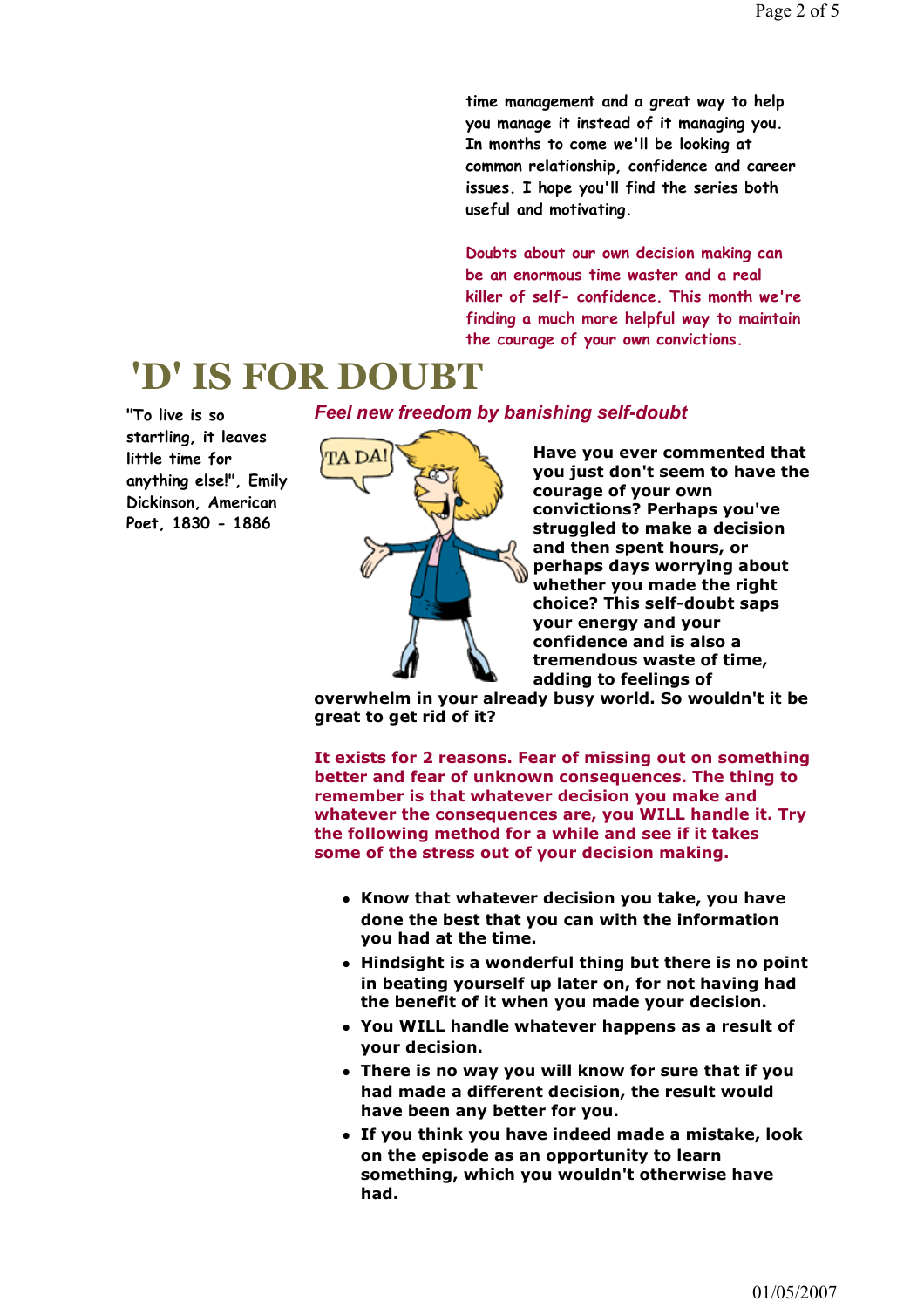Here's to you and the courage of your convictions. Go on, believe in yourself.

### "THE MOST IMPORTANT CHOICE YOU MAKE, IS WHAT YOU CHOOSE TO MAKE IMPORTANT" \*

We start the series of quick boosts this month by tackling the ever present juggling act of managing your time - or more accurately, managing yourself! The easy route to successful time management



"I ran out of time" is so often used as a reason for not completing, however, running out of time and running out of money are very similar. You know that you have a finite

amount of both and how you choose to spend them will have a great effect on the end result you get.

Taking responsibility for making those decisions is all-important.

For example, if someone chooses to go to a football match instead of doing a diy job (mentioning no names, darling!) and then claims not to have had time, that can't be strictly true. What is true, is that a decision has been made on how to spend the hours available. It is simply a matter of personal priorities.

Similarly if you receive a call telling you you must pick up your lottery winnings in person by 8pm on Monday night or forfeit your winnings, will you choose to stay home and check out first whether or not Steve and Michelle will get together on Coronation St? Important as that may be, somehow I don't think you would.

What would you choose to do though, if your choice was between watching Coronation St (or whatever your own temptation may be) and completing that report that really ought to be done for work tomorrow? Get my drift?

Perhaps this sounds flippant but they are just different examples of how important it is to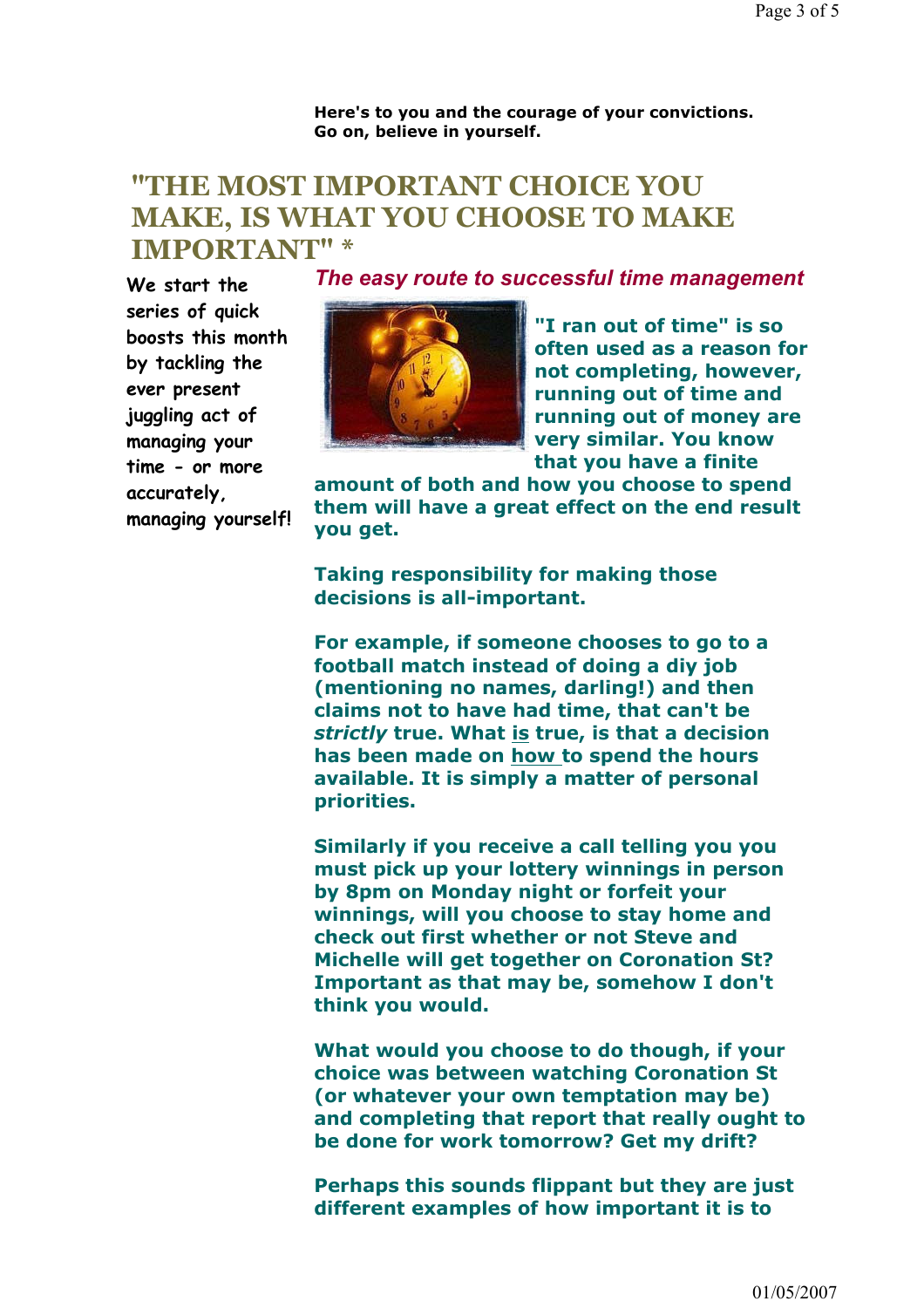really acknowledge that you always have a choice how you spend your time. Yes, it's hard when everything on your list seems to be important, but the crucial thing is to be constantly aware of what you are doing and the impact your choices have.

Having made your choice, you need to take responsibility for it and get on with the job in hand without worrying about the other things you ought to be doing. That will just make this job take longer.

Believe me, when you can say to yourself or others ,"I took the decision to do X, instead of Y", rather than, "Oh, I just ran out of time", you will feel more in control and actually start to enjoy the feeling that you are managing your 24 hours rather than them managing you.

What are you going to choose to make important today?

\* The title is a quote from Michael Neill who is a Hollywood Success Coach and who I was fortunate enough to have as one of my NLP trainers.

## "QUOTE OF THE MONTH"

Franklin Delano Roosevelt, 1882 - 1945 US President

"The only limit to our realization of tomorrow will be our doubts of today"



This inspiring quote comes from someone who became both Governor of New York and US President despite being stricken with polio. He famously fought to regain the use of his legs and one assumes that had he let self-doubt stop him from

maintaining his determination and consistently taking the action required to achieve this, history may have been very different. It was also Franklin D Roosevelt who famously said in his inaugural speech, "The only thing we have to fear, is fear itself".

For more information click h ere